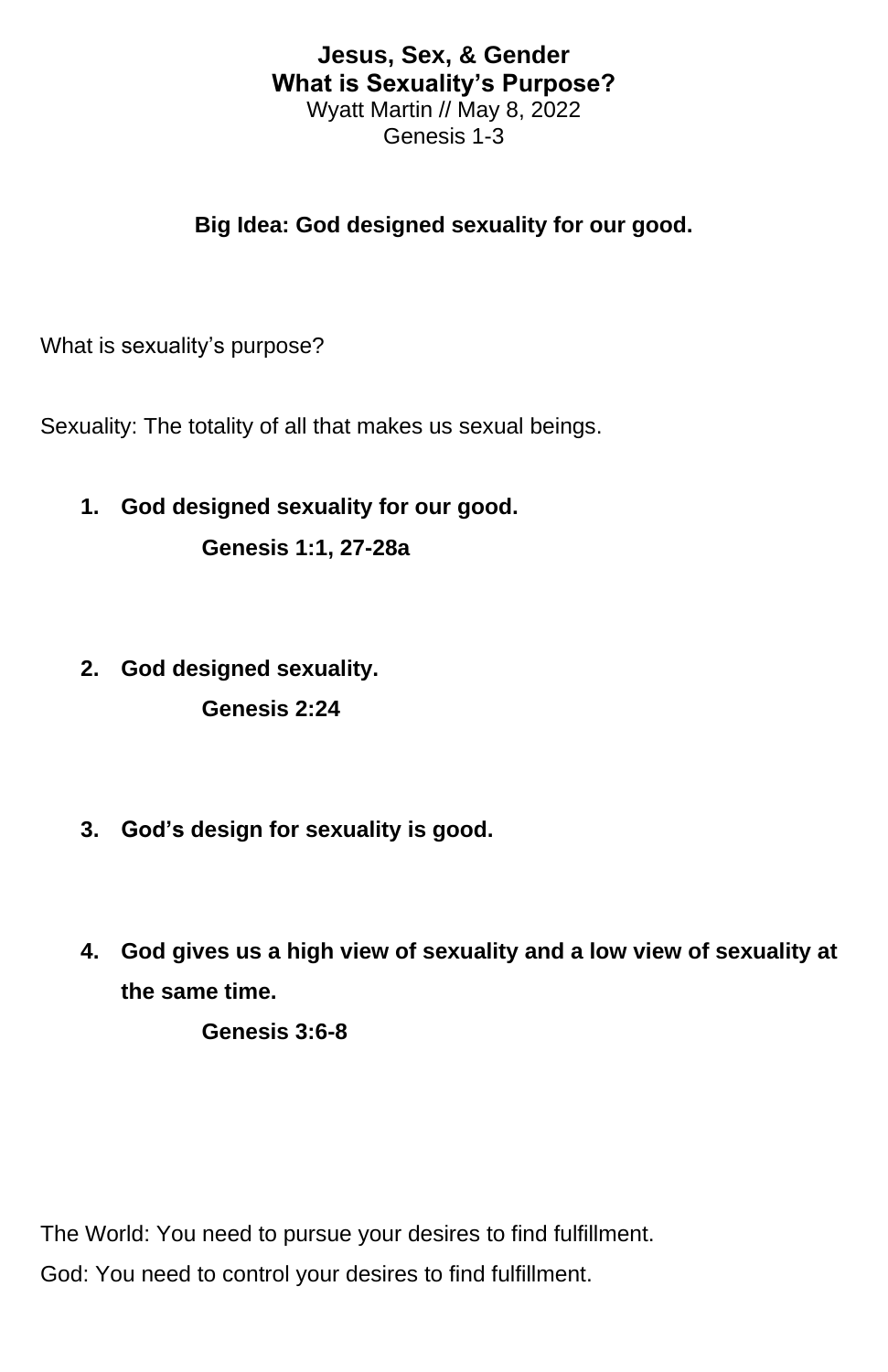## **Message questions**

Right now, our world is talking about sexuality constantly. From school curriculum to the voices on social media, to politics, to Hollywood—there are a lot of places to inform your views. But Jesus is the only one who can lead us into health and life. Join us as we aim to follow Jesus together in this new series: *Jesus, Sex, & Gender*. This Sunday we'll be in **Genesis 1:26-28**, and our Big Idea is *God designed sexuality for our good.*

Use these questions to discuss the message from Sunday, focusing on how you can **grow** as an everyday follower of Jesus and how you can **go** accomplish what Jesus calls you to do.

1. What experiences have you had on the topic of sexuality being addressed in church? Have they been mostly positive or negative?

2. What did you hear from Wyatt's message that challenged you or made you think differently?

3. Wyatt claimed that God gives us both a high view of sexuality and a low view of sexuality at the same time. What does that mean and how does it challenge the world's vision of sexuality?